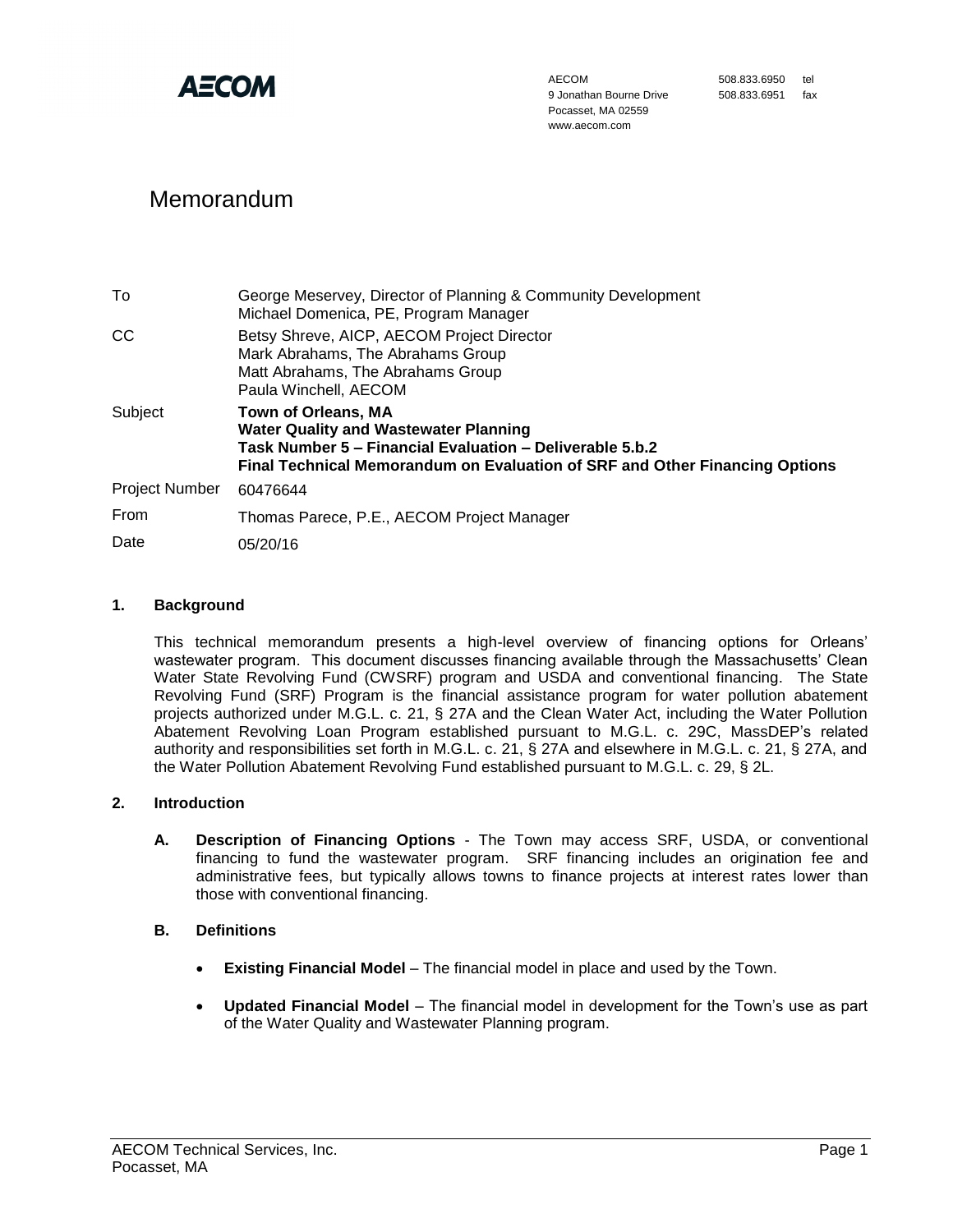- **SRF Financing** SRF financing is offered through the Massachusetts' Clean Water State Revolving Fund (CWSRF) program. Under this program, certain nutrient-management projects may receive an enhanced state-financed subsidy on the interest rate. The Town may receive:
	- $\circ$  0 percent financing on certain nutrient-management projects over a 20-year period;
	- $\circ$  2 percent financing on non-nutrient-management projects over a 20-year period; and
	- o 2.4 percent financing on non-nutrient-management projects over a 30-year period.

A nutrient-removal project is defined as a water pollution abatement project undertaken by the Town primarily to remediate or prevent nutrient enrichment of a surface water body or a source of water supply to comply with effluent limitations established under a NPDES permit or an EPA-approved TMDL or to otherwise implement a nutrient-management plan approved by Massachusetts Department of Environmental Protection (MassDEP). Nutrient-removal projects include those portions of such projects approved by the MassDEP as reasonably necessary for cost-effective nutrient removal or recovery, and as evidenced by the Town's Comprehensive Water Resource Management Plan or a corresponding engineering report.

Specifically, projects that meet the following criteria are eligible for 0 percent SRF financing:

- $\circ$  The project is primarily intended to remediate or prevent nutrient enrichment of a surface water body or a source of water supply;
- $\circ$  The applicant is not currently subject, due to a violation of a nutrient-related total maximum daily load standard or other nutrient based standard, to a MassDEP enforcement order, administrative consent order or unilateral administrative order, enforcement action by the United States Environmental Protection Agency or subject to a state or federal court order relative to the proposed project;
- $\circ$  The applicant has a Comprehensive Wastewater Management Plan (CWMP) approved pursuant to regulations adopted by MassDEP;
- o The project has been deemed consistent with the regional water resources management plans if one exists; and
- o The applicant has adopted land use controls, subject to the review and approval of MassDEP in consultation with the Department of Housing and Economic Development and, where applicable, any regional land use regulatory entity, intended to limit wastewater flows to the amount authorized under the land use controls that were in effect on the date the Secretary of the Executive Office of Energy and Environmental Affairs issued a certificate for the CWMP pursuant to the Massachusetts Environmental Policy Act, M.G.L. c. 30, §§ 61-62H, and the MEPA regulations at 301 CMR 11.00.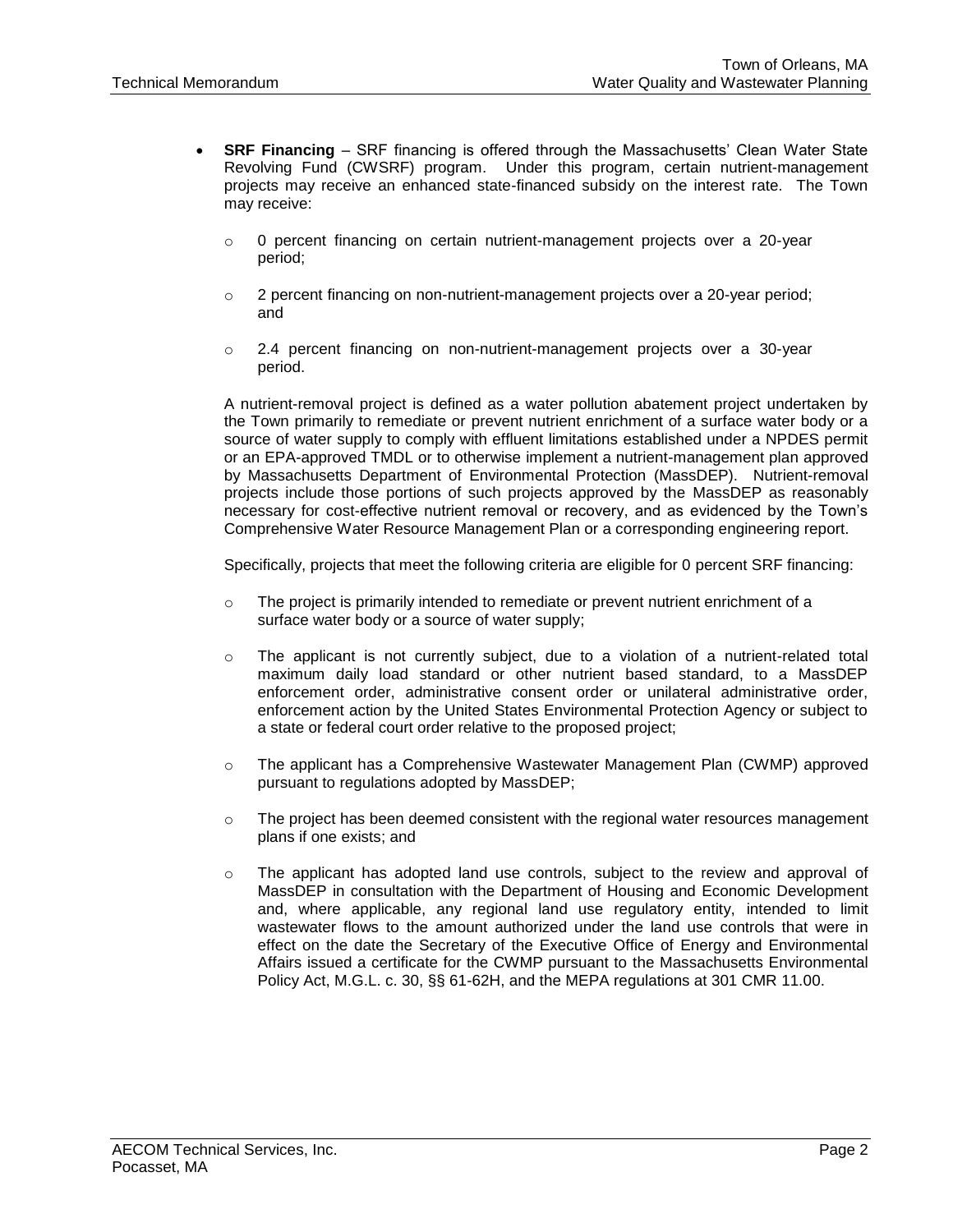Planning and construction costs are eligible for SRF financing, but design costs are generally not. Design costs associated with a design-build or design-build-operate are eligible for SRF financing. The 0 percent interest rate is specifically restrictive, establishing thresholds that borrowers must meet to be eligible for the enhanced subsidy. Borrowers that are unable to meet the threshold will not receive the 0 percent rate, though they will continue to qualify for the standard 2 percent or 2.4 percent rate. SRF financing requires that the Town pays an origination fee in the first year of the borrowing and an administrative fee each year of the borrowing.

## **C. Conventional Financing**

Another financing option is conventional borrowing under M.G.L. Chapter 44, Section 8. Subsection 15 of Chapter 44 allows for the construction of sewers, sewerage systems and sewage treatment and disposal facilities, or for the lump sum payment of the cost of tie-in to such services in a contiguous city or town. M.G.L. Chapter 44, Section 7, Sub-section 1 allows borrowing for up to 30 years for the construction or reconstruction of surface drains, sewers, sewerage systems and sewage treatment and disposal facilities also. Sub-section 1A allows borrowing for the lining by cement or metal of sewers constructed for sanitary and surfacedrainage purposes and for sewage disposal, for up to 10 years. M.G.L. Chapter 83, Section 1H allows for borrowings up to a fifty (50) year period. A municipality or sewer district adopting Section 1A (via majority vote) may borrow and assess betterments for a term not to exceed 50 years or the useful life, as approved by the MassDEP, whichever is shorter, for the construction of its wastewater treatment systems and conveyances systems. In addition, Section 1H indicates that short-term borrowings may last for a period not to exceed five years.

Long-term debt may be authorized only by a two-thirds vote of Town Meeting. This option provides financing through a lending institution at the market rate. The Town typically borrows short-term (one year) and long-term (five, 10 and 20 years) for capital projects at different interest rates.

- **D. USDA Financing** Another financing option is USDA financing under USDA's Water & Waste Disposal Loan & Grant Program. This program provides funding for clean and reliable drinking water systems, sanitary sewage disposal, sanitary solid waste disposal, and stormwater drainage to households and businesses in eligible rural areas. Loans awarded through this program are long-term, low–interest loans, for up to 40 years.
- **E. Financing Functionality in Existing Financial Model** The Town's existing financial model includes financing. It allows the user to select (1) the project years, (2) bonded years, and (3) interest rate for seven cases. It does not differentiate SRF from USDA financing from conventional financing, nor does it include SRF administrative and origination fees. It also does not isolate design costs separate from other construction costs, which is important since design costs are ineligible for SRF financing.
- **F. Financing Functionality in Updated Financial Model** The updated financial model will provide flexibility to allow users to create conventional, USDA, and SRF borrowings, using user-defined terms. SRF financing schedules will be limited to the schedules allowed by the CWSRF. The SRF financing schedules will include origination and administrative fees. The origination fee will be high enough to cover interim financing costs. Alternatively, users can select short-term financing options. Short-term borrowings will be included in the functionality. Financing costs will be totaled and tracked.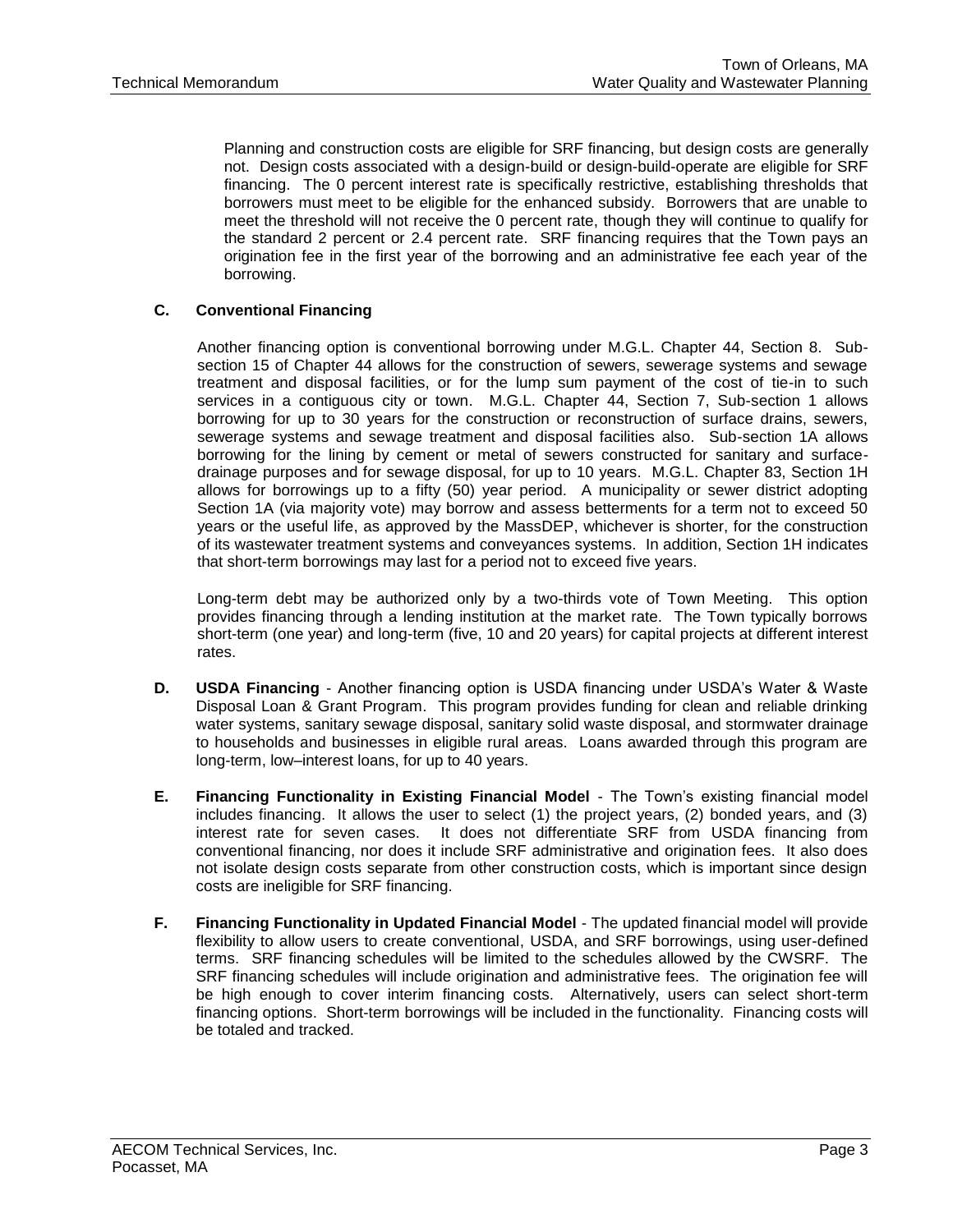#### **3. Description of Financing Options**

**A. Short-Term Financing** - The updated financial model will allow the user to select the number of years and interest rate for short-term borrowing for conventional and USDA borrowings. Shortterm or interim SRF financing costs are built into the SRF origination fee.

#### **B. Long-Term Financing**

SRF financing includes origination and administrative fees and conventional and USDA financing do not. SRF options include:

- 0 percent interest over 20 years, for nutrient-removal projects;
- 2 percent interest over 20 years, for non-nutrient-removal projects; and
- 2.4 percent interest over 30 years.

The user can select any terms for conventional and USDA borrowing options in the updated financial model.

#### **C. Applicability of Financing Options**

Table 1 describes the applicability of Financing Options to specific treatment types. Town Counsel should validate the applicability of the treatment types to the financing options relative to M.G.L Chapter 44.

| Table 1                  |                                                                        |                     |  |  |
|--------------------------|------------------------------------------------------------------------|---------------------|--|--|
|                          | <b>Applicability to Financing</b><br><b>Options to Treatment Types</b> |                     |  |  |
| <b>Treatment Types</b>   | <b>SRF</b>                                                             | <b>Conventional</b> |  |  |
| Aquaculture              | x                                                                      | x                   |  |  |
| <b>PRBs</b>              | x                                                                      | x                   |  |  |
| <b>Floating Wetlands</b> | x                                                                      | x                   |  |  |
| Sewering                 | x                                                                      | X                   |  |  |
|                          |                                                                        |                     |  |  |

Table 2 describes the applicability of Financing Options to planning, design, and construction costs. Design costs are not eligible for SRF financing.

| Table 2      |                                                                                                 |              |  |  |  |
|--------------|-------------------------------------------------------------------------------------------------|--------------|--|--|--|
|              | <b>Applicability of Financing Options to</b><br><b>Planning, Design, and Construction Costs</b> |              |  |  |  |
| Costs        | SRF                                                                                             | Conventional |  |  |  |
| Planning     | x                                                                                               | x            |  |  |  |
| Design       |                                                                                                 | x            |  |  |  |
| Construction | x                                                                                               | x            |  |  |  |
|              |                                                                                                 |              |  |  |  |

Note: Design costs associated with design-build and design-build-operate wastewater projects are eligible for SRF financing.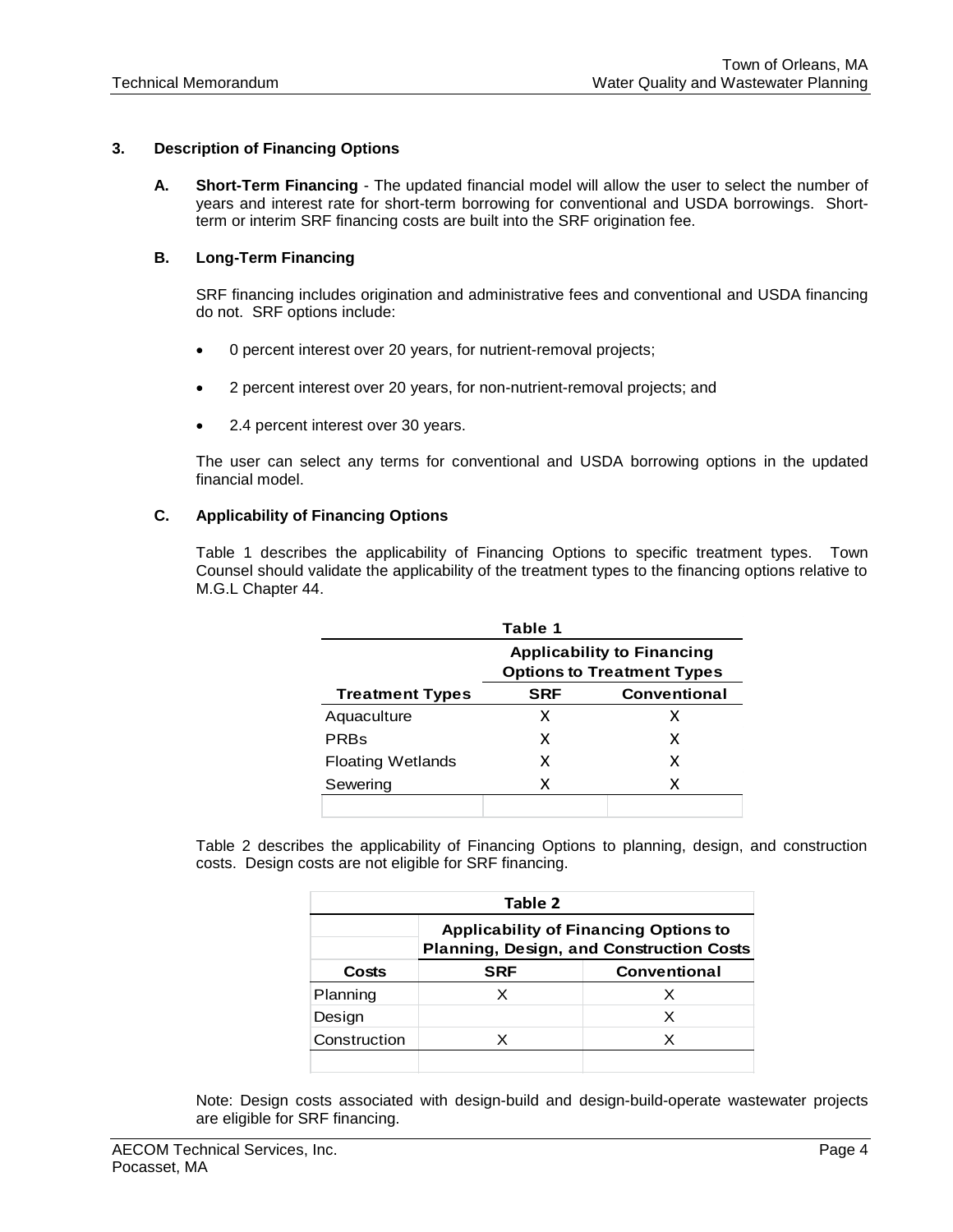- D. **Non-Capital Costs** Non-capital costs include operating, maintenance, monitoring, and replacement costs. These include salary, contractual services, supplies, energy, and other related costs.
- E. **Financing Options and Capital Outlay** Capital outlay refers to purchases funded by cash for items that are greater than \$5,000 with a useful life greater than one year. These purchases may be funded by retained earnings, taxes, or other non-borrowing sources.

## **F. Use of Reserves**

There are multiple reserves that could be used to fund certain project costs. They are:

- **Renewal and Replacement Reserve Fund** funds set aside for capital replacements; and
- **•** Debt Service Reserve Fund funds, potentially from betterments, set aside for the repayment of debt principal and/or interest that accumulate in a reserve for future debt service payments.

### **G. Key Factors for Financing Options**

1) Who is/are responsible for their administration?

The Financing Options should be discussed with the Town's Finance Director/Town Accountant.

- 2) What are the steps by which these options are implemented, including the approvals that are needed?
	- a) SRF
		- The Town will need to determine the projects that qualify for the 0 percent financing.
		- The Town will then need to apply for such financing.
		- For non-nutrient-removal projects, the Town will need to decide whether to focus on a 2 percent, 20-year loan or on a 2.4 percent, 30-year loan.
	- b) Conventional and USDA
		- Generally, wastewater projects qualify for long-term borrowings of up to 30 years. The Town will need to decide the length of the borrowings recognizing the Town does not typically borrow for 30 years.
		- Term for USDA long-term borrowings is up to 40 years.
		- The Town may want to consider longer-term financing (borrowings and betterment assessments for up to 50 years) if the financing of the wastewater projects does not meet the Town's affordability criteria. A longer-term financing plan adds interest costs to the project but lowers the annual costs.